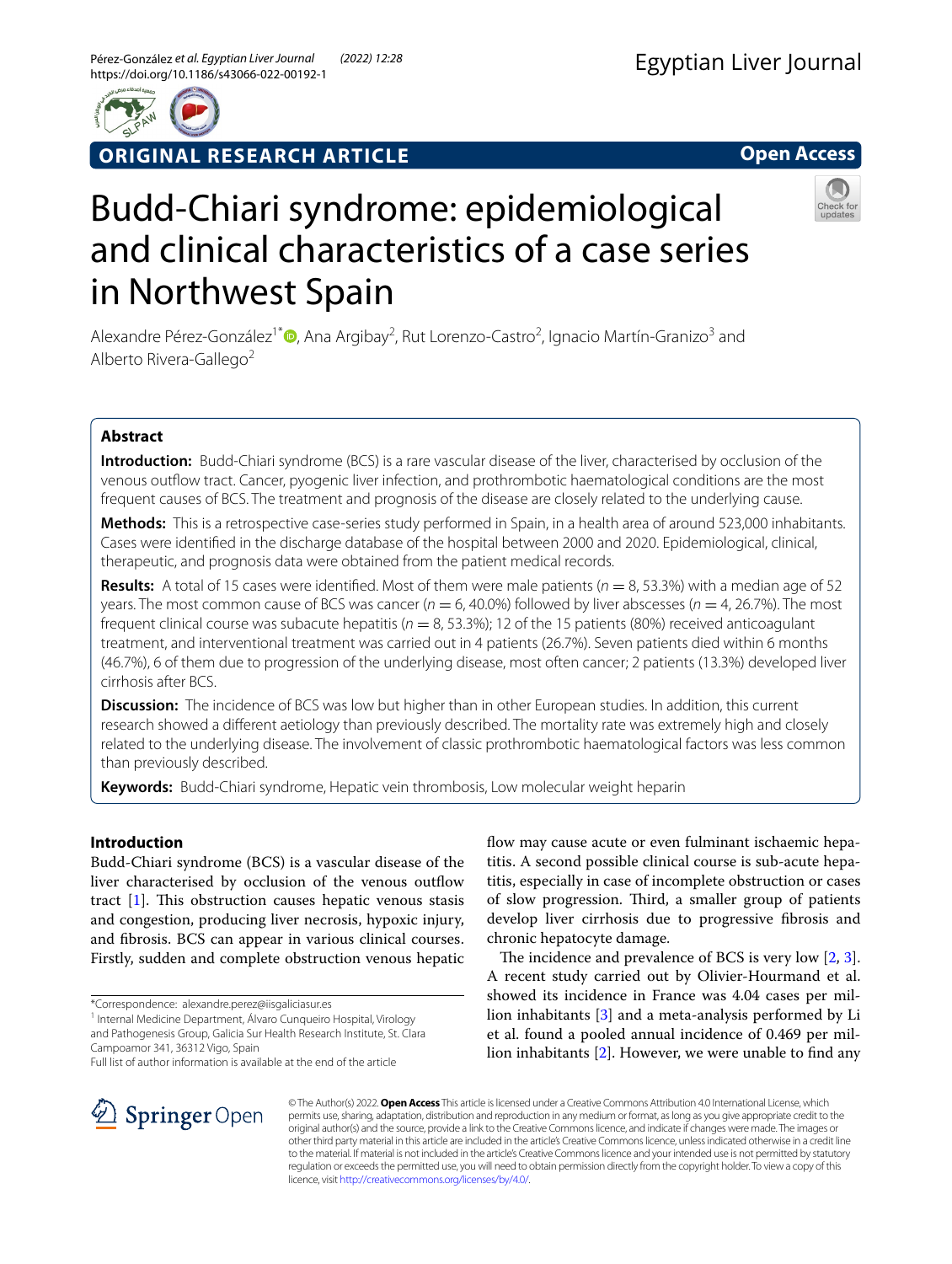studies regarding the incidence or prevalence in Spain. Moreover, most research on BCS to date was conducted in Asian regions (e.g. China, India, etc.), and studies focusing on Western populations are still lacking [[2\]](#page-6-0).

Some authors have suggested that BCS should be classifed as primary or secondary depending on the nature of the obstruction. Thus, BCS would be considered primary if the obstruction can be attributed to a venous alteration (thrombosis) [[4](#page-6-2)] or as secondary if the obstruction was produced by compression from outside of the vessel such as in the case of tumours or abscesses. Primary BCS is closely related with several prothrombotic conditions such as myeloproliferative disorders, factor V Leiden mutations, protein C deficiency, antiphospholipid syndrome, paroxysmal nocturnal haemoglobinuria, or antithrombin defciency [[5\]](#page-6-3) and a signifcant number of patients simultaneously have two or more prothrombotic conditions [\[5](#page-6-3)]. Secondary BCS is related to neoplasms and infections, such a hydatic cysts or liver abscess.

BCS is diagnosed based on non-invasive imaging such as Doppler ultrasonography (US), computed tomography  $(CT)$ , or magnetic resonance imaging (MRI) [\[6\]](#page-6-4), and the presentation on imaging may vary between the stages and clinical course of the disease. Complete occlusion or compression may be seen in acute BCS, while inverted venous flow or collateral venous flow might be present in cases of sub-acute and chronic BCS. Splenomegaly, ascites, and a non-homogeneous liver parenchyma may be detected in cases of chronic BCS. In addition, imaging techniques may reveal the cause of BCS, such as the presence of abdominal tumours or abscesses.

Treatment is based on systemic anticoagulation although other interventions might be necessary depending on the underlying cause. In the case of myeloproliferative disorders, specifc treatment should be administered as soon as possible. Surgery may be required to drain purulent collections. Furthermore, cirrhotic patients must be screened for oesophageal varices and hepatocellular carcinoma [[7\]](#page-6-5). Transjugular intrahepatic portosystemic stent-shunt (TIPS) should be considered in several circumstances, such as a complete venous obstruction or acute liver failure [[8,](#page-6-6) [9](#page-6-7)].

Studies focusing on western populations are lacking, and so research to better understand the diferential characteristics of BCS across the world is needed. Thus, the aim of this study was to describe a Spanish case series of BCS, analysing epidemiological, clinical, therapeutic, and prognosis characteristics.

# **Material and methods**

This was a retrospective case-series study undertaken at the Alvaro Cunqueiro Hospital of Vigo, a third level hospital in Northwest Spain. According to the Spanish National Statistical Institute, the population in the health area of Vigo was 523,582 inhabitants in the year 2000. We searched for BCS cases registered in the discharge database of the hospital between the years 2000 and 2020, using code I82 from the International Statistical Classifcation of Diseases and Related Health Problems (ICD).

BCS was diagnosed by radiological studies (US, CT, or MRI), and epidemiological and clinical data were obtained from the patient medical records. Acute and subacute hepatitis were defned based on the symptoms at onset and in the absence of a pre-existing liver disease. Hepatitis was considered acute if the time between the onset of symptoms and the BCS diagnosis was fewer than 15 days. In contrast, hepatitis was considered subacute if this time was between 15 days and 6 months. Cirrhosis was defned by US, laboratory data (albumin, bilirubin, and prothrombin ratio), and clinical signs (ascites or encephalopathy).

Qualitative variables were expressed with numbers and percentages, while quantitative variables were expressed as the median and interquartile range. To compare the qualitative variables, we used Fisher exact tests. Mann– Whitney *U* tests were performed to compare the quantitative variables, with *p*-values lower than 0.05 being considered signifcant. Statistical analysis was performed with the Statistical Package for the Social Sciences software (version 22, IBM Corp., Armonk, NY, USA).

## **Results**

A total of 15 BCS cases were identifed between the years 2000 and 2020. The estimated incidence rate during the study period was 28.6 cases per million inhabitants, and the median age of the afected patients was 52 years (standard deviation  $= 20.9$ ); these clinical data are summarised in Table [1.](#page-2-0) Eight patients (53.3%) were male, and 13 (86.7%) had at least one risk factor for BCS, with neoplasms being the most common (6 cases; 40%). The radiological exam most often performed was CT (*n* = 12; 80.0%) followed by US (*n* = 5; 33.3%) and MRI (*n* = 4; 26.7%). The right suprahepatic vein was the most often affected ( $n = 4$ ; 26.7%) followed by the middle vein ( $n$  $= 2$ ; 13.3%) and left vein ( $n = 1$ ; 6.7%). Two veins were simultaneously afected in 4 cases (26.7%; 2 cases of middle and left veins and 2 cases of middle and right veins). Finally, the three branches were simultaneously thrombosed in 4 patients (26.7%).

## **Liver abscess aetiology**

A liver abscess was found in 4 cases (26.7%), and in 3 of 4 cases, the causative microorganism was also identifed. In one case, a 49-year-old male was simultaneously diagnosed of BCS and a pyogenic liver abscess. He received parental antibiotics and systemic anticoagulation with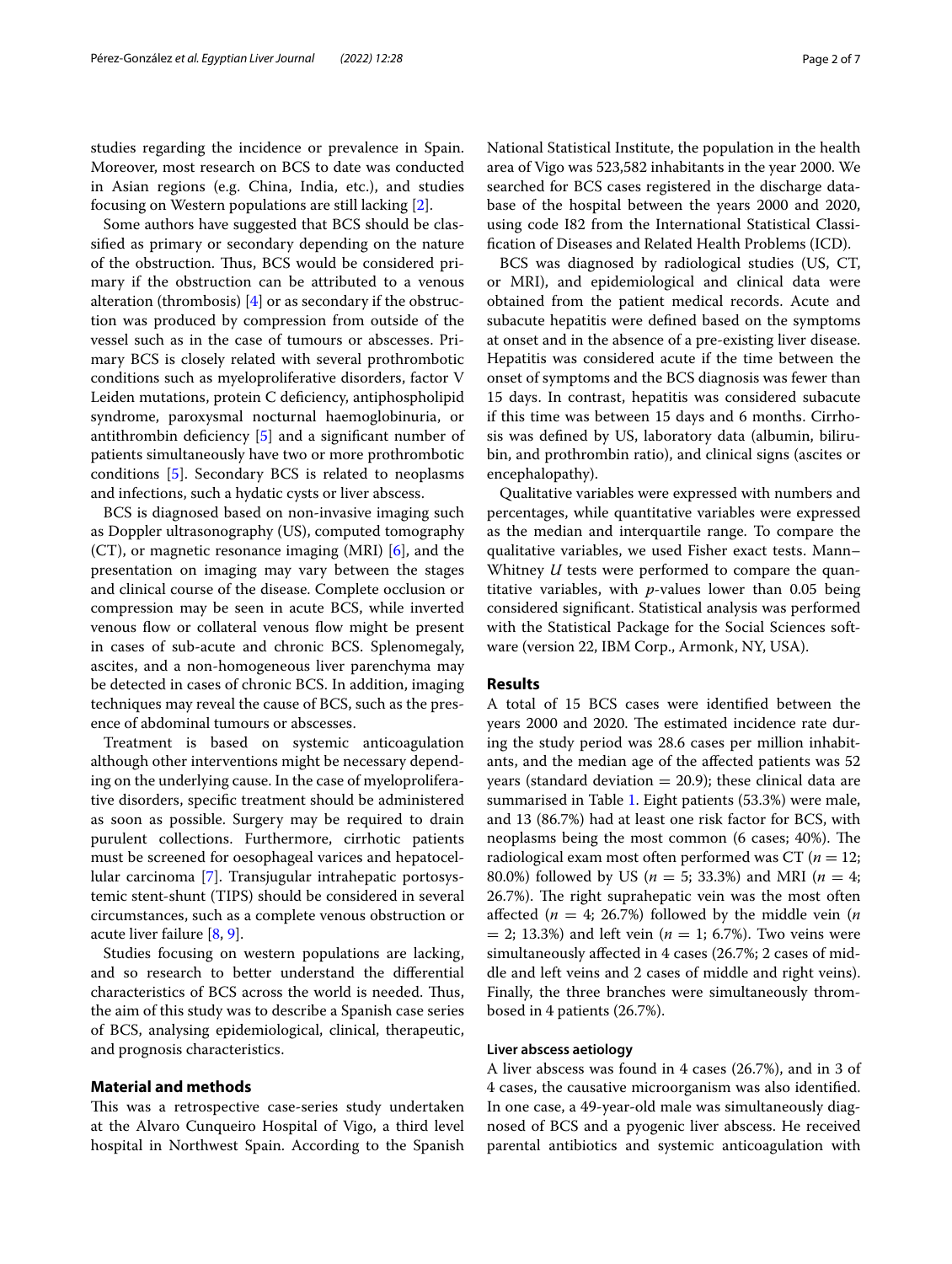<span id="page-2-0"></span>**Table 1** Risk factors and clinical characteristics of the study population

| <b>Total number of patients</b>                         | 15                  |
|---------------------------------------------------------|---------------------|
| Sex, male, n (%)                                        | 8 (53.3%)           |
| Age in years, median (IQR)                              | 52 (39–75)          |
| Active cancer,n(%)                                      | 6 (40.0%)           |
| Colorectal cancer, n (%)                                | 2 (13.3%)           |
| Haematological malignancy, n (%)                        | 2 (13.3%)           |
| Hepatocarcinoma, n (%)                                  | 1(6.7%)             |
| Ovarian cancer, n (%)                                   | 1(6.7%)             |
| Liver abscess, n (%)                                    | 4 (26.7%)           |
| Prior cirrhosis diagnosis, n (%)                        | 2 (13.3%)           |
| Paroxysmal nocturnal haemoglobinuria                    | 1(6.7%)             |
| Factor V Leiden mutation, n (%)                         | 1(6.7%)             |
| Antiphospholipid syndrome                               | 1(6.7%)             |
| <b>Clinical debut</b>                                   |                     |
| Acute hepatitis, n (%)                                  | 5 (33.3%)           |
| Subacute hepatitis, n (%)                               | 8 (53.3%)           |
| Liver cirrhosis, n (%)                                  | 2 (13.3%)           |
| Laboratory parameters at diagnosis                      |                     |
| Haemoglobin (g/dL), median (IQR)                        | $11.6(9.7-13.5)$    |
| Platelets ( $\times$ 10 <sup>9</sup> /L), median (IQR)  | 194 (105–226)       |
| International normalised ratio                          | $1.2(1.1-1.4)$      |
| Fibrinogen (mg/dL), median (IQR)                        | 438.5 (331.0-578.0) |
| Alanine aminotransferase, ALT, (UI/L), median<br>(IQR)  | 38 (30.3-78.8)      |
| Aspartate aminotransferase, AST (UI/L), median<br>(IQR) | 46 (32.0–85.0)      |
| Albumin (mg/dL), median (IQR)                           | $3.0(2.7 - 3.6)$    |
| Total bilirubin (mg/dL), median (IQR)                   | $1.1(0.6-2.0)$      |
| Diagnostic test performed                               |                     |
| CT                                                      | 12 (80.0%)          |
| US-Doppler                                              | 5 (33.3%)           |
| <b>MRI</b>                                              | 4 (26.7%)           |
| <b>Anatomic location</b>                                |                     |
| Right suprahepatic vein                                 | 4 (26.7%)           |
| Left, middle, and right suprahepatic veins              | 4 (26.7%)           |
| Middle suprahepatic vein                                | 2 (13.3%)           |
| Middle and right suprahepatic veins                     | 2 (13.3%)           |
| Middle and left suprahepatic veins                      | 2 (13.3%)           |
| Left suprahepatic vein                                  | 1(6.7%)             |

*IQR*, inter-quartile range; *CT*, computerised tomography; *US-Doppler*, Doppler ultrasound; *MRI*, magnetic resonance imaging

good radiological evolution, and so the abscess was not punctured. In addition, peripheral blood cultures of samples collected from this patient prior to the administration of antibiotics were negative. In the other 3 cases, at least one microorganism was isolated by directly culturing samples from the abscess or peritoneal fuid. Two cases were caused by 2 or more species, including one caused by 2 *Candida* species. Finally, one patient

# <span id="page-2-1"></span>**Table 2** Therapeutic and prognosis characteristics

| Treatment characteristics          |             |
|------------------------------------|-------------|
| Systemic anticoagulation, $n\ll 0$ | 12 (80.0%)  |
| $LMWH, n$ (%)                      | 11 (73.3%)  |
| Unfractionated heparin, n (%)      | 1(6.7%)     |
| Chemotherapy                       | 5 (33.3%)   |
| Interventional treatment           | 4 (26.7%)   |
| Mechanical thrombectomy            | 2(13.3%)    |
| <b>TIPS</b>                        | 2(13.3%)    |
| Outcomes                           |             |
| Mortality at 6 months              | 7 (46.7%)   |
| Progression of underlying disease  | $6(40.0\%)$ |
| Progression of cancer              | 4 (26.7%)   |
| Progression of liver abscess       | 2(13.3%)    |
| Unknown cause of death             | 1(6.7%)     |
| Progression to cirrhosis           | 1(6.7%)     |

*LMWH*, low molecular weight heparin; *TIPSS*, transjugular intrahepatic portosystemic shunt

developed a liver abscess due to a Gram-positive coccus, although the species could not be identifed.

# **Prothrombotic conditions**

Excluding cancer and infection, other prothrombotic conditions were found in 3 patients; these were a factor V Leiden mutation, paroxysmal nocturnal haemoglobinuria, antiphospholipid syndrome, and systemic lupus erythematosus.

#### **Cancer‑related BCS**

A total of 6 patients (40%) were diagnosed of cancer, and colorectal neoplasm was the most common, followed by haematological malignancies (one case of leukaemia and another of multiple myeloma). Lastly, two more patients were diagnosed of cancer, a hepatocarcinoma and an ovarian cancer, respectively.

# **Treatment**

The treatments administered are summarised in Table [2](#page-2-1). Systemic anticoagulation was started in 12 patients (80%), of which 11 were treated with low molecular weight heparin (LMWH) and one with unfractionated heparin (UH). Two weeks after starting the LMWH, two patients changed from anticoagulation to anti-vitamin K. Three patients (20%) did not receive anticoagulation treatments, one because of a poor prognosis as the result of the underlying cause (advanced hepatocarcinoma). In the second case, only mechanical thrombectomy was performed. Finally, the third patient did not receive anticoagulation because BCS was discovered by coincidence and the medical team decided not to initiate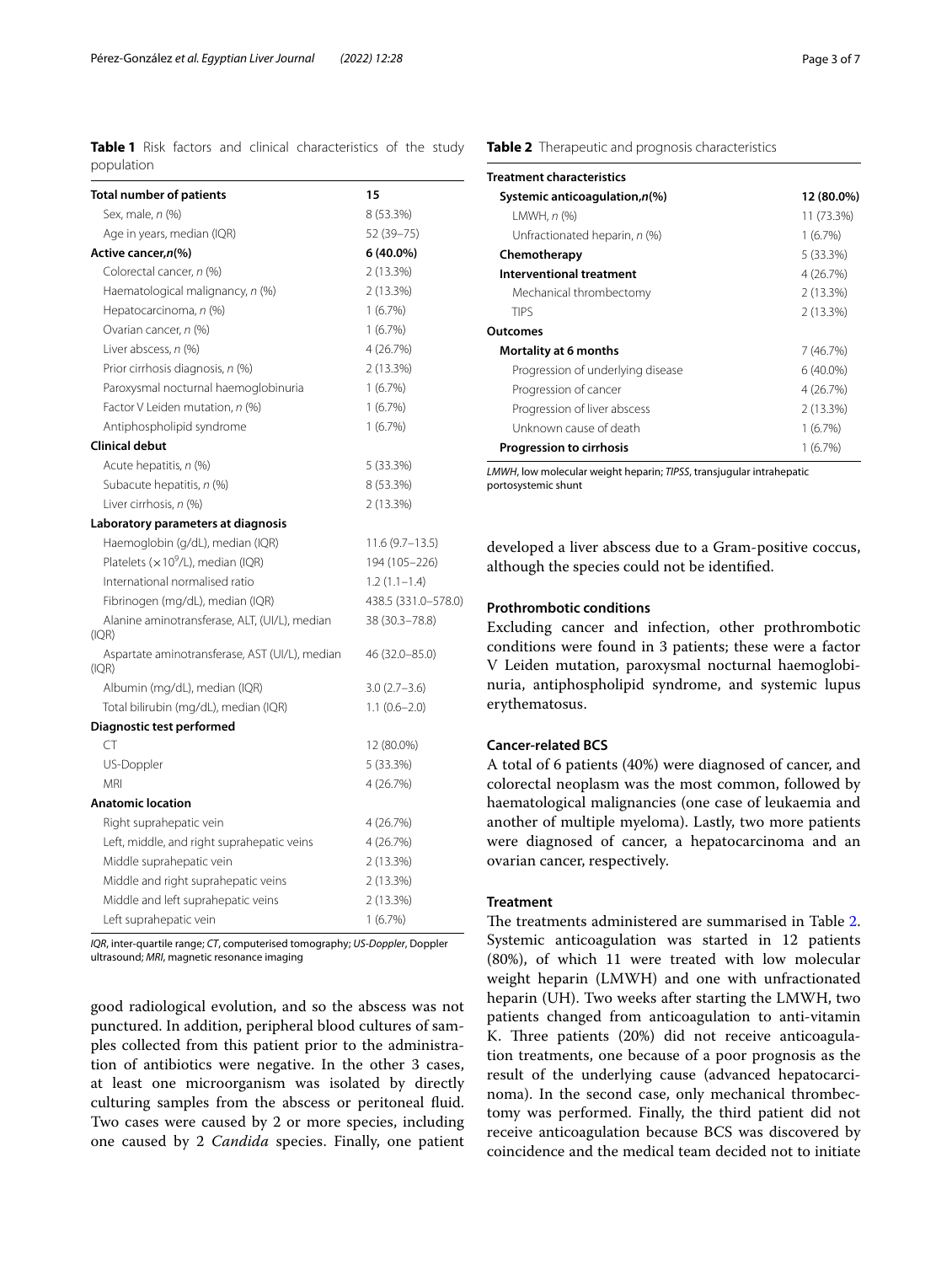anticoagulation. In 2 (13.3%) cases, TIPS was performed in addition to the administration of LMWH treatment. No liver transplants were performed in any of the 15 patients.

# **Radiological interventions**

A radiological intervention was performed in 4 patients (26.7%). In 2 cases, a local mechanical thrombectomy was carried out, and a TIPS was conducted in the other 2 patients. The epidemiological and clinical data are summarised in Table [3.](#page-4-0) Systemic anticoagulation was also prescribed in 3 of these 4 patients. In one case, only mechanical thrombectomy was performed without anticoagulation. Three of the 4 patients died despite the interventions; the cause of death was progression of a neoplasm in 2 cases and the worsening of an abscess in another case. The patient who survived was treated with LMWH plus TIPS.

# **Outcomes**

Seven patients (46.7%) died within the frst 28 days of the diagnosis, 5 because of progression of the underlying disease (4 neoplasms and 1 pyogenic abscess). One patient died as the result of acute liver failure (polycythaemia vera was suspected but could not be confrmed). Finally, an 84-year-old female diagnosed with liver cirrhosis died at home, but no cause was given on her medical records. A total of 8 patients survived the frst year after the diagnosis of BCS. The causes of BCS among this group were a liver pyogenic abscess in 3 cases (one case was simultaneously diagnosed with colorectal cancer and a polymicrobial liver pyogenic abscess), prothrombotic conditions (one case each of paroxysmal nocturnal haemoglobinuria, a factor V Leiden mutation, and antiphospholipid syndrome), and 2 cases of cancer (one case each of ovarian and colorectal cancer). Finally, no risk factors were found in one case of a 27-year-old male; he developed cirrhosis during the follow-up but is currently alive.

# **Discussion**

Here, we present a case series of BCS, a rare vascular disease of the liver. We found a low incidence rate of 28.6 cases per million inhabitants, which was still higher than that of other European studies  $[3, 10, 11]$  $[3, 10, 11]$  $[3, 10, 11]$  $[3, 10, 11]$  $[3, 10, 11]$  $[3, 10, 11]$  at 2–10 cases per million inhabitants [\[3](#page-6-1), [10](#page-6-8), [11\]](#page-6-9). Most of the information available in the academic literature to date comes from case reports or small cohort studies. In our series, cancer was present in 6 of 15 patients (40%), which was higher than previously reported. Most of the studies focused on primary BCS, excluding cases attributed to neoplasms. The relationship between neoplasms and BCS has been previously reported [[12,](#page-6-10) [13\]](#page-6-11), with BCS being related to both solid and haematological cancers. Cancer can cause BCS through various mechanisms, such as direct compression of the hepatic veins, metastases, vessel infltration, or the induction of venous embolisms. In our series, 4 of the 6 cases of cancer-related BCS were attributed to solid neoplasms located in the abdomen. While hepatocarcinoma has previously been reported as a cause of BCS  $[14]$  $[14]$ , we found no previous reports of ovarian cancer associated with BCS.

The second most common cause of BCS in our series was liver abscesses. Interestingly, the coexistence of portal vein thrombosis (PVT) and a liver abscess was relatively frequent [[15](#page-6-13)], but BCS secondary to abdominal infections was rarely reported [[16\]](#page-6-14). Only a few such cases have been described, and some of these were attributed to amoebic infections [\[17](#page-6-15)], although our case series did not include any of these cases. Amoebic infections, including liver abscesses, are rare in western countries, with most of the reported cases being from low-income regions [[18\]](#page-6-16). Isolation of 2 or more microorganisms, including bacteria and fungi, is common in liver abscesses [\[19\]](#page-6-17), while the presence of *Candida* spp. and other fungi have previously been reported as a rare cause of liver abscesses [\[20\]](#page-6-18). In our case series, two or more microorganisms were isolated from liver or peritoneal samples in 2 patients.

Lastly, prothrombotic factors rather than cancer or infection were detected in 3 patients. Paroxysmal nocturnal haemoglobinuria, a factor V Leiden mutation, and antiphospholipid syndrome have been identifed as risk factors for several thrombotic diseases, including BCS [[21,](#page-6-19) [22](#page-6-20)]. Of note, previous studies showed around a 25% prevalence of mutated factor V in BCS, while in this work, we found a prevalence of only  $6.7\%$  [ $23$ ]. This could perhaps be explained by the distribution of the factor V mutation around the world. In Spain, the prevalence of this mutation in the general population is around 3.3% [[24\]](#page-6-22), while in other European countries such as Sweden, it exceeds 10%.

Regarding the treatment of BCS, most of patients received anticoagulation as the primary therapy. There are currently no ongoing clinical trials comparing BCS management options, and so, most information arises from observational studies and clinical experience. Anticoagulation with heparin seems to be the treatment of choice, although no clinical trials have compared UH to LMWH in this context [[25](#page-6-23)]. In addition, no clinical trials have evaluated anti-vitamin K or direct oral anticoagulants in these patients. The second line of BCS management is treatment of the underlying cause. In our case series, 5 out of 6 patients with neoplasms received chemotherapy. Patients with hypercoagulable disorders rather than an infection should receive indefnite anticoagulation unless contraindicated.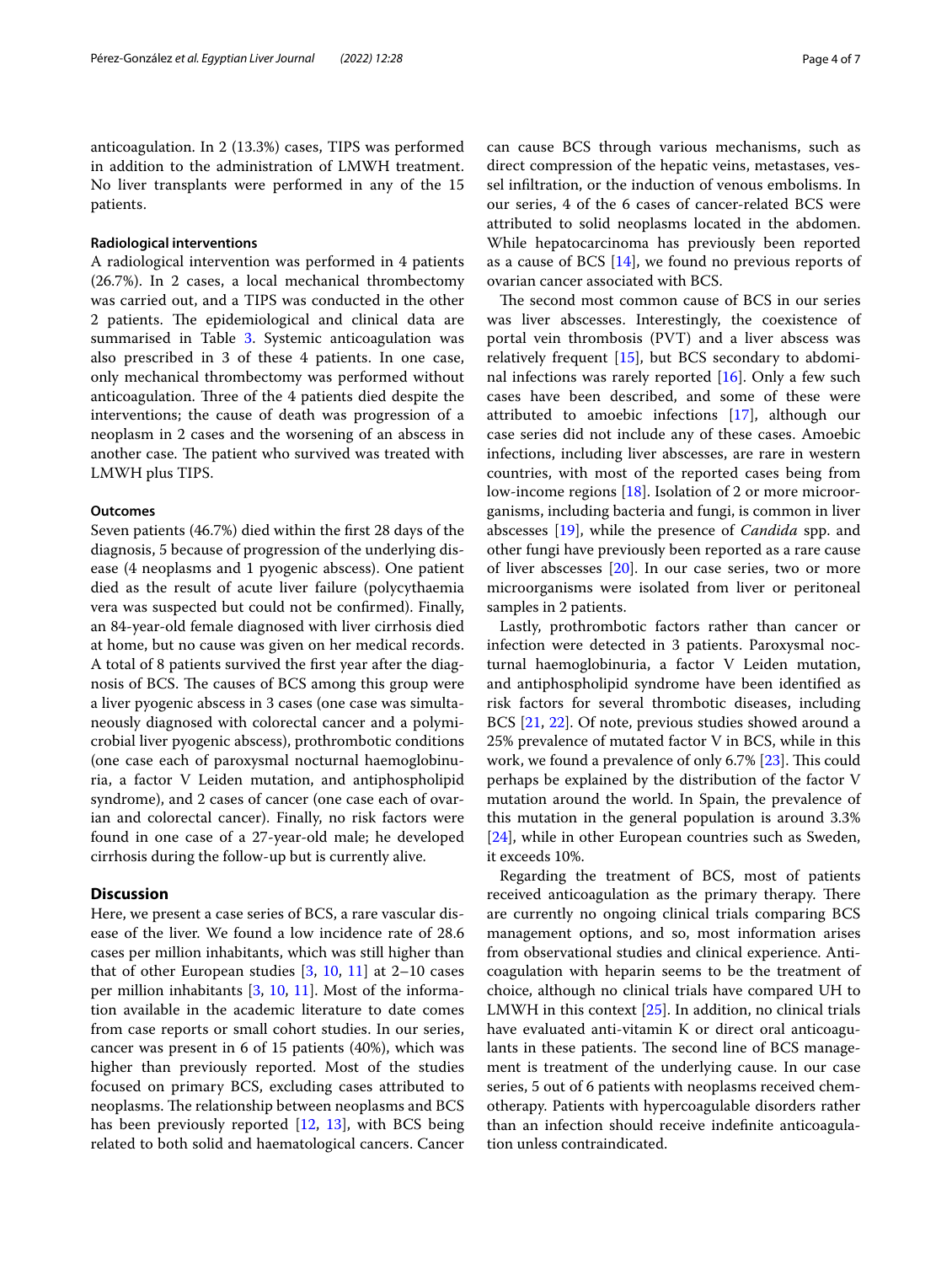|                | Sex    | Age             | <b>Risk factor</b>                                                 | Course                  | (Jp/dr) | Platelets<br>(x10 <sup>9</sup> /L) |                  |               |                  | Fg (mg/dL) Alb (g/dL) TBIL (mg/dL) Anticoagulation Intervention |                              | Outcome                             |
|----------------|--------|-----------------|--------------------------------------------------------------------|-------------------------|---------|------------------------------------|------------------|---------------|------------------|-----------------------------------------------------------------|------------------------------|-------------------------------------|
|                | Male   | 89              | Suspected polycythaemia<br>vera, not confirmed                     | Acute hepatitis         | 19.9    | 205                                | 294              | 3.0           | 9.7              | HWNH                                                            | TIPS                         | Died                                |
| Σ              | Male   | 54              | Multiple myeloma                                                   | Acute hepatitis         | 10.2    | ಹ                                  | 608              | 3.0           | 2.8              | None                                                            | Mechanical thrombec-<br>tomy | Died                                |
| m              | Male   | 39              | Paroxysmal nocturnal<br>naemoglobinuria                            | Subacute hepatitis      | 9.7     | 8                                  | 427              | $\frac{4}{2}$ | $\overline{21}$  | <b>LMWH</b>                                                     | TIPS                         | Survived                            |
| 4              | Male   | $\overline{2}1$ | Leukaemia                                                          | patitis<br>Acute he     | 15.8    | 196                                | $\overline{301}$ | 4.2           | Ξ                | $\overline{5}$                                                  | Mechanical thrombec-<br>tomy | Died                                |
| m              | Female | 78              | Hepatocarcinoma                                                    | Cirrhosis               | 12.5    | 105                                | 325              | 2.9           | $\frac{8}{2}$    | None                                                            | None                         | Died                                |
|                | Female | 84              | Cirrhosis                                                          | Cirrhosis               | 9.6     | 119                                | 335              | 24            | $\overline{4}$   | LMWHª                                                           | None                         | Died                                |
|                | Female | $\frac{1}{2}$   | Ovarian cancer                                                     | Acute hepatitis         | 9.3     | 206                                | 511              | 27            | Ξ                | <b>LMWH</b>                                                     | None                         | Survived                            |
| $\infty$       | Female | 73              | Liver abscess                                                      | Subacute hepatitis      | 12.1    | 184                                | $\lessgtr$       | 3.3           | 66               | <b>LMWH</b>                                                     | None                         | Survived                            |
| ۰              | Male   | 27              | Not identified                                                     | Subacute hepatitis      | 13.9    | 169                                | 450              | 4.3           | 2.0              | HWNH                                                            | None                         | developed<br>Survived,<br>cirrhosis |
| $\overline{a}$ | Female | 39              | Factor V Leiden mutation                                           | Subacute hepatitis      | 13.5    | 226                                | 407              | 4.6           | $\overline{0}$   | None                                                            | None                         | Survived                            |
|                | Female | 79              | Liver abscess                                                      | Subacute hepatitis      | 10.2    | 464                                | 333              | 3.3           | ΓJ               | <b>LMWH</b>                                                     | None                         | Died                                |
| $\mathbf{r}$   | Male   | 75              | Colorectal cancer                                                  | Acute hepatitis         | 10.2    | 194                                | 676              | 23            | $\overline{0}$ . | <b>LMWH</b>                                                     | None                         | Died                                |
| $\frac{1}{2}$  | Female | 29              | drome and systemic lupus<br>Antiphospholipid syn-<br>erythematosus | Subacute hepatitis      | 8.9     | $\overline{\infty}$                | 568              | 3.0           | $0.\overline{3}$ | LMWHª                                                           | None                         | Survived                            |
| $\overline{4}$ | Male   | 5               | Colorectal cancer and liver<br>abscess                             | Subacute hepatitis 11.6 |         | 726                                | 715              | 27            | $\frac{6}{2}$    | <b>HMMT</b>                                                     | None                         | Survived                            |
| 15             | Male   | 49              | Liver abscess                                                      | Subacute hepatitis 12.4 |         | 299                                | 465              | 3.4           | $\overline{0}$   | <b>LMMH</b>                                                     | None                         | Survived                            |

<span id="page-4-0"></span>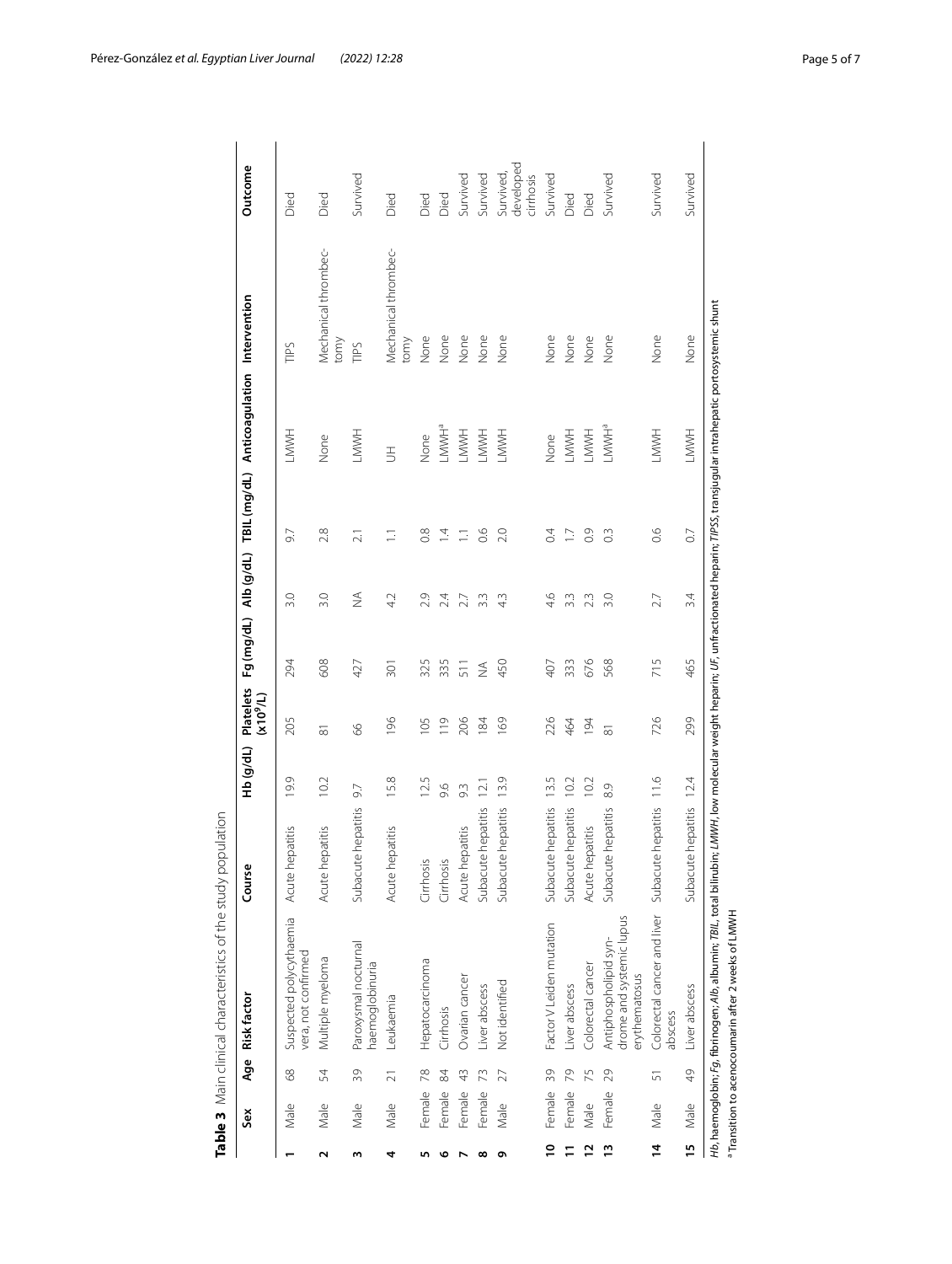BCS is related to liver cirrhosis through several mechanisms. Firstly, liver cirrhosis has been identifed as a risk factor for venous thrombosis (e.g. BCS and portal vein thrombosis). Secondly, liver cirrhosis may develop after BCS as the result of chronic liver damage and fbrosis. In our series, 2 patients were previously diagnosed with liver cirrhosis and another 2 developed cirrhosis after the diagnosis of BCS. According to clinical guidelines, screening for hepatocarcinoma and oesophageal varices is mandatory in both settings [\[1](#page-5-0)].

Interventional therapy for BCS is also controversial. No clinical trials have compared diferent treatments for BCS and most of the data available to date has come from observational studies. The interventional approach has 2 major goals. Firstly is to restore the circulation through thrombosed veins using thrombolytics or by placing a stent. Secondly, in some selected cases, the placement of TIPS or shunts may reduce pressure on hepatic circulation. In our centre, two patients underwent a mechanical thrombectomy, although no clinical trials have yet compared this procedure with the use of thrombolytics. In contrast, the safety and efficacy of TIPS has been demonstrated in several observational cohorts. In our series, this procedure was conducted in 2 patients in combination with LWMH therapy. Finally, in some cirrhotic patients, liver transplant may be indicated, although none of the patients at our centre were referred to the liver transplant unit.

The mortality rate in the first 6 months post-diagnosis was remarkably high in these patients (46.7%) and was closely related to the underlying cause of the BCS. Caseseries or cohorts focused on primary BCS found a mortality of between 10 and 20% [\[4](#page-6-2)]. However, the mortality rate was higher in secondary BCS, mostly because of the underlying disease [[26\]](#page-6-24). In previous series, cancer-related BCS was less common than primary BCS [[27](#page-6-25)[–29](#page-6-26)] while in our study, secondary BCS was more frequent. Importantly, the incidence, mortality, and causes of BCS seem to vary in diferent geographical areas, probably in relation to patient age and genetic factors.

# **Conclusions**

BCS had a low incidence in our health area, albeit at higher rates than reported in other European studies. This current case series study indicated a different pattern of risk factors for BCS, with secondary forms being more common than primary forms. Neoplasms and liver pyogenic abscesses were the most common causes of BCS and were more common than classic prothrombotic factors such as factor V Leiden mutations. Mortality rates among patients with BCS were high and were strongly related to the presence of advanced cancer.

# **Limitations**

Our study had several limitations. Firstly, its retrospective design may have caused certain data from the patient medical records to be lost. Secondly, the incidence rate we report here could be due to the low sample size and case distribution. We found 3 cases of BCS each in 2012 and 2013, while none were detected between 2016 and 2020. In addition, this was a single-centre study in a hospital with no liver transplantation unit. All these factors could lead to overestimation of the BCS incidence rate. Finally, the sample size was small due to the low incidence of BCS, and this did not allow us to compare subpopulations, making several comparisons, including contrasting the diferences between primary and secondary BCS, inaccurate.

#### **Acknowledgements**

In memoriam of Julio Montes Santiago, great physician, remarkable colleague, and inspirational source of several generations of Spanish practitioners.

#### **Authors' contributions**

Alexandre Pérez-González: conceived of the presented idea, writing—original draft. Ana Argibay: writing—review and editing. Rut Lorenzo-Castro: writing review and editing. Ignacio Martín-Granizo: investigation, writing—review and editing. Alberto Rivera-Gallego: project administration. All authors discussed the results and contributed to the fnal manuscript. The authors read and approved the fnal manuscript.

#### **Funding**

This research did not receive any specifc grants from any funding agencies in the public, commercial, or not-for-proft sectors. Alexandre Pérez, the principal investigator, was hired under a Río Hortega contract fnanced by the Instituto de Investigación Carlos III (ISCIII) with reference number CM20/00243.

#### **Availability of data and materials**

The datasets used and/or analysed during the current study are available from the corresponding author on reasonable request.

#### **Declarations**

#### **Ethics approval and consent to participate**

The study was approved by Ethics Committee of Pontevedra-Vigo-Ourense with reference number 2021/286. According to local and national regulations, informed consent was waived due to the retrospective design of the study.

## **Consent for publication**

Not applicable.

#### **Competing interests**

The authors declare that they have no competing interests.

## **Author details**

<sup>1</sup>Internal Medicine Department, Álvaro Cunqueiro Hospital, Virology and Pathogenesis Group, Galicia Sur Health Research Institute, St. Clara Campoamor 341, 36312 Vigo, Spain. <sup>2</sup>Thrombosis Unit, Internal Medicine Department, Álvaro Cunqueiro Hospital, Vigo, Pontevedra, Spain. <sup>3</sup> Gastroenterology Department, Álvaro Cunqueiro Hospital, Vigo, Pontevedra, Spain.

#### Received: 10 January 2022 Accepted: 9 April 2022 Published online: 18 April 2022

# **References**

<span id="page-5-0"></span>1. EASL Clinical practice guidelines: vascular diseases of the liver (2016). J Hepatol 64(1):179–202.<https://doi.org/10.1016/j.jhep.2015.07.040>